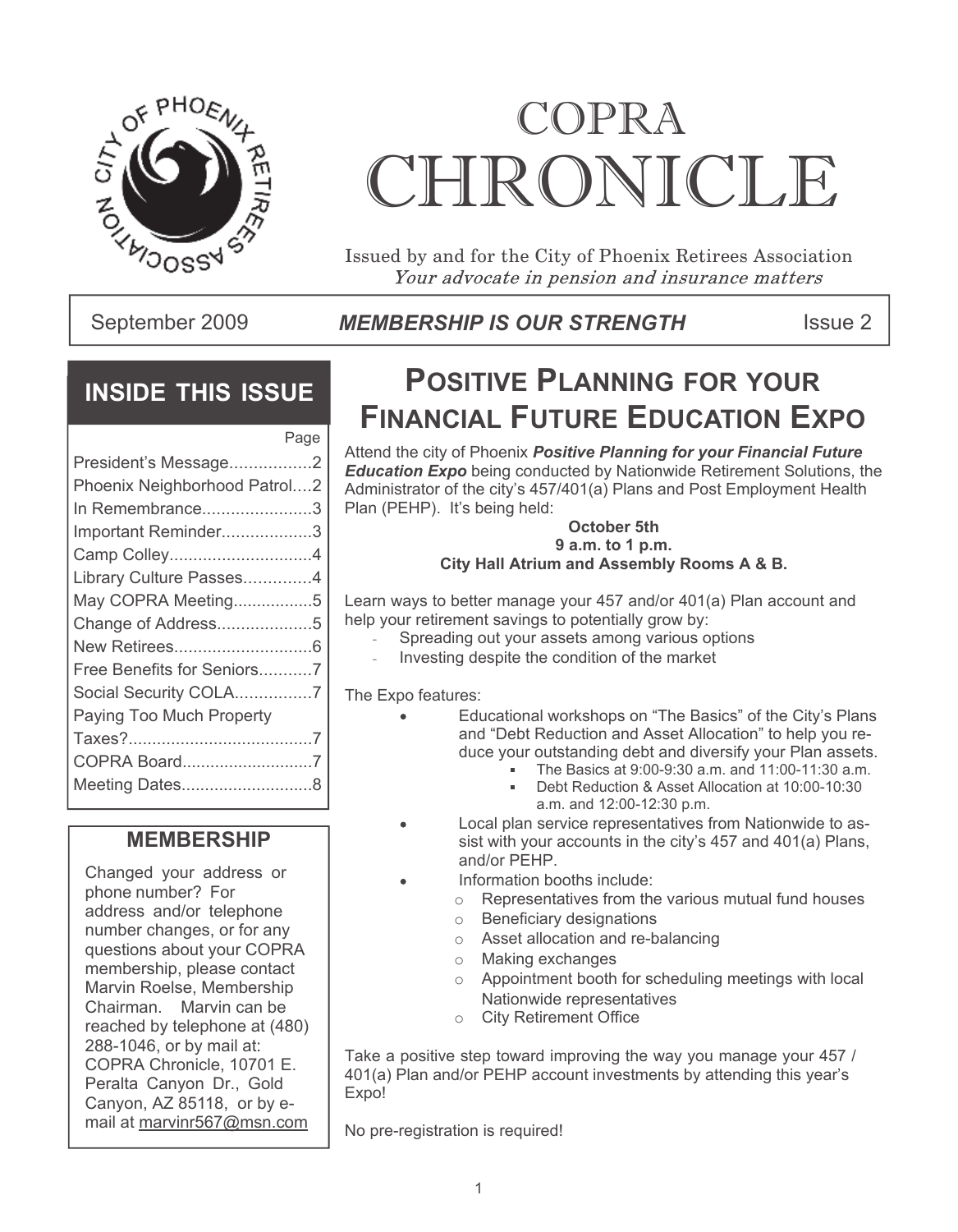## PRESIDENT'S MESSAGE



 Hi to everyone and I hope all of you had a great, adventurous, and most importantly, a healthy summer. Even though COPRA did not have any formal meetings this summer some segments of the group continued to be very active participating on the Pension Board and Health Care Task Force functions along with keeping the new COPRA Website up and growing with terrific new information for all City retirees. Check it out at www.phoenixcopra.com

We have also been busy getting ready for the final big meeting of 2009 with the City Manager, Frank Fairbanks, on October 8<sup>th</sup>. If you have not put that on your calendar yet, please do so. Frank will be sharing information with us regarding the State-of-the-City in 2009 and hopefully additional information that may be important for City

retirees to know about. This has been a challenging year for the City with dramatic budget reductions while also trying to provide critical services to the citizens, so his feedback should be very informative. Additionally, this will also be our chance to say goodbye to Frank as the City Manager and wish him well in his retirement. He has, for many years, been a great leader helping COPRA work through many issues concerning retirees and we will miss having him at City Hall. We know he will still be around the community and like others before him we will also welcome him in November as a new member of the COPRA organization with his complementary first year membership.

I hope to see all of you at the October  $8<sup>th</sup>$  meeting.

Jack Thomas President

## **PHOENIX NEIGHBORHOOD PATROL - P.N.P.**

Information Provided by the Police Department

Phoenix Neighborhood Patrol has long supported the notion that involved residents are the most effective crime fighters, reporting suspicious activity as it occurs. This program allows residents to become more actively involved as partners in crime prevention. They are the Phoenix Police Department's "Eyes and Ears!"

### **History of Phoenix Neighborhood Patrol**

The Phoenix Neighborhood Patrol Program began in 1994 as Block Watchers on Patrol and was associated with the Block Watch McGruff logo. In 1995 P.N.P. members donated over 5,468 hours of their time patrolling their neighborhoods. By 2004, they spent over 26,000 hours and traveled 77,490 miles assisting the police officers of the City of Phoenix Police Department by driving through their neighborhoods and watching for suspicious criminal behavior, fights, traffic problems, stolen vehicles, and missing persons.

In 1999 the program adopted the name of Phoenix Neighborhood Patrol and its new logo and had the opportunity and privilege of training over 1500 citizens in observation skills, criminal codes, police procedures, and drug recognition through non- confrontational methods.

If you need more information or would like to register for an upcoming training event, please contact the police precinct in which you live, or contact the Community Relations Bureau at 602-262-7331. http://www.phoenix.gov/POLICE/bwonpa1.html#training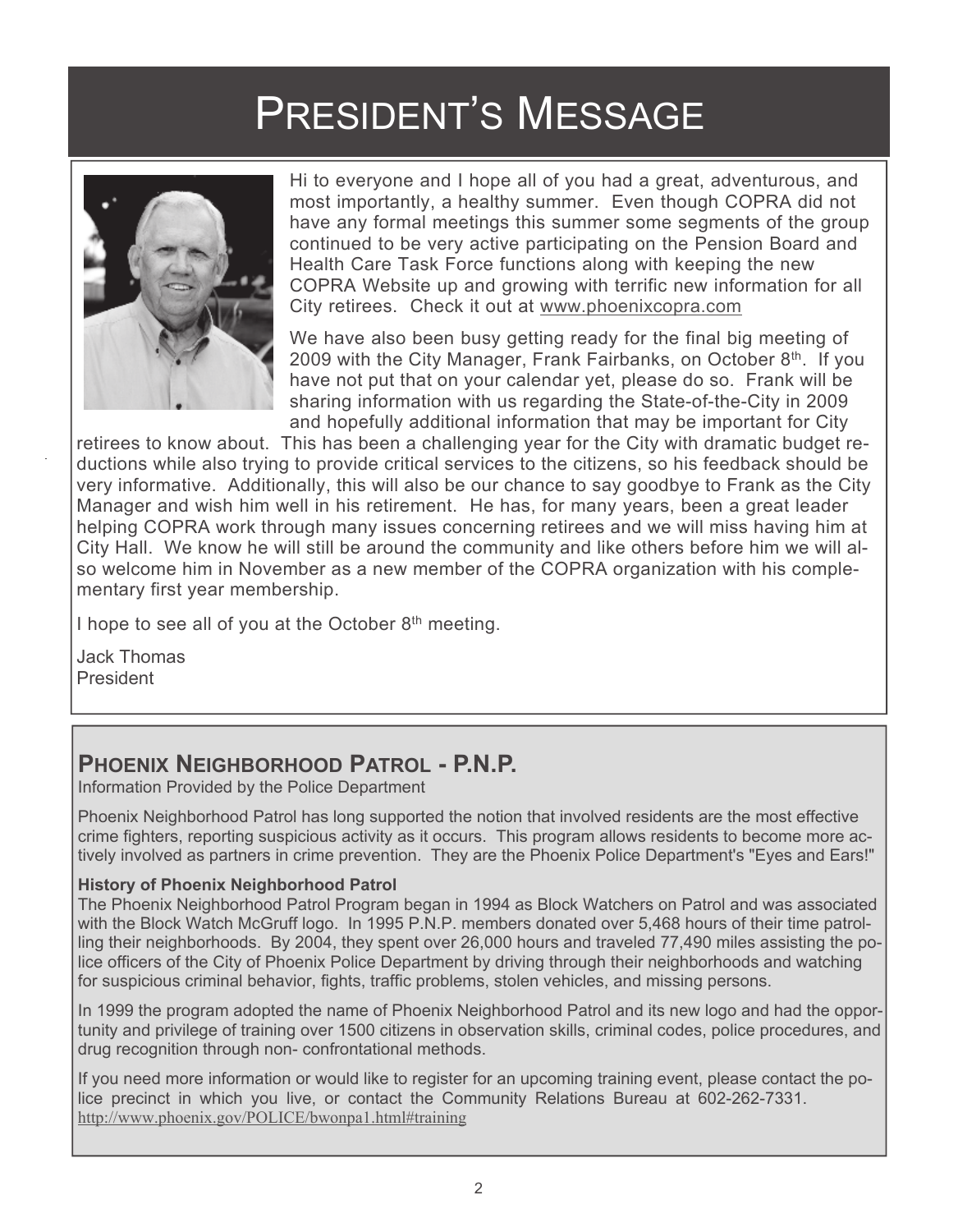

Josephine Kent 04/20/09 Helen Kalifut 04/29/09 Joan Young 05/01/09 Survivor Antonio Cota 05/01/09 Donald Hibma 05/01/09 Neva Claassen 05/02/09 Survivor William Lambert 05/04/09 Edward Cadriel 05/04/09 Ruth Niemeyer 05/08/09 Wayman Cloud 05/14/09 Nancy Domfort 05/22/09 James Perry 05/24/09 Paul Kulongowski 05/25/09 Philip Durocher 05/26/09 Marie Watkins 05/27/09 David W. Thompson 05/30/09 Eleanor Estarda 06/02/09 Survivor Robert E. Hawksley 06/03/09 Cruz A. Coronado 06/07/09 John C. Perkins 06/12/09<br>Ethel Bernal 06/11/09 Ruthven Boozer 06/13/09 Mary Jane Butler 06/15/09 Lloyd Boss 06/17/09 Frieda Katz 06/17/09 Survivor Lewis Rupe 06/17/09 Jerry Coffman 06/18/09 P. Harry Tesauro 06/21/09 Nicholas Carlo Jr 06/22/09 Robert M. Flores 07/01/09

06/11/09 Survivor

Rodney Hodges 07/01/09 Jeanette Jenkins 07/02/09 Luis Sanchez 07/04/09 Majorie Chandler 07/05/09 Albert Cordova 07/05/09 James K. Greene 07/07/09 David O. Cano 07/14/09 Leona Reynolds 07/16/09 Curtis Brown 07/18/09 Calvin Eades 07/19/09 May Edge 07/20/09 Chung Y. Lee 07/22/09 Robert M. Vanegas 07/30/09 George Brockman 08/02/09 Rosemary Tidball 08/05/09 Survivor Helen Vincent 08/06/09 John McCormick 08/07/09 Tony Frausto 08/09/09 Julia Coronado 08/10/09 Survivor George Veno 08/13/09 Librada Lechuga 08/11/09 Survivor Marie Scafidi 08/15/09 Cora Velasquez 08/12/09 Survivor

### HEALTH AND COMPASSION

We care about our members and their families. If someone in your family is ill, whether at home or in a care facility, or if a loved one has passed away, please call Mary Dysinger-Franklin at (602) 705-

## **IMPORTANT REMINDER**

### **Federal and Arizona Tax Withholding Changes for Pensions**

Federal income tax withholding tables were changed in February 2009 as part of the Federal stimulus package by lowering the amount being withheld. Arizona withholding amounts were effectively reduced as well because the Arizona rates were a percentage of the Federal rate. Arizona rates are decoupled from the Federal rates effective July 1, 2010.

These changes in Federal and State withholding rates could mean that you receive a smaller refund next year or, in some situations, you may owe taxes when you file your 2009 tax returns because not enough was withheld from your pension.

(Continued on page 6)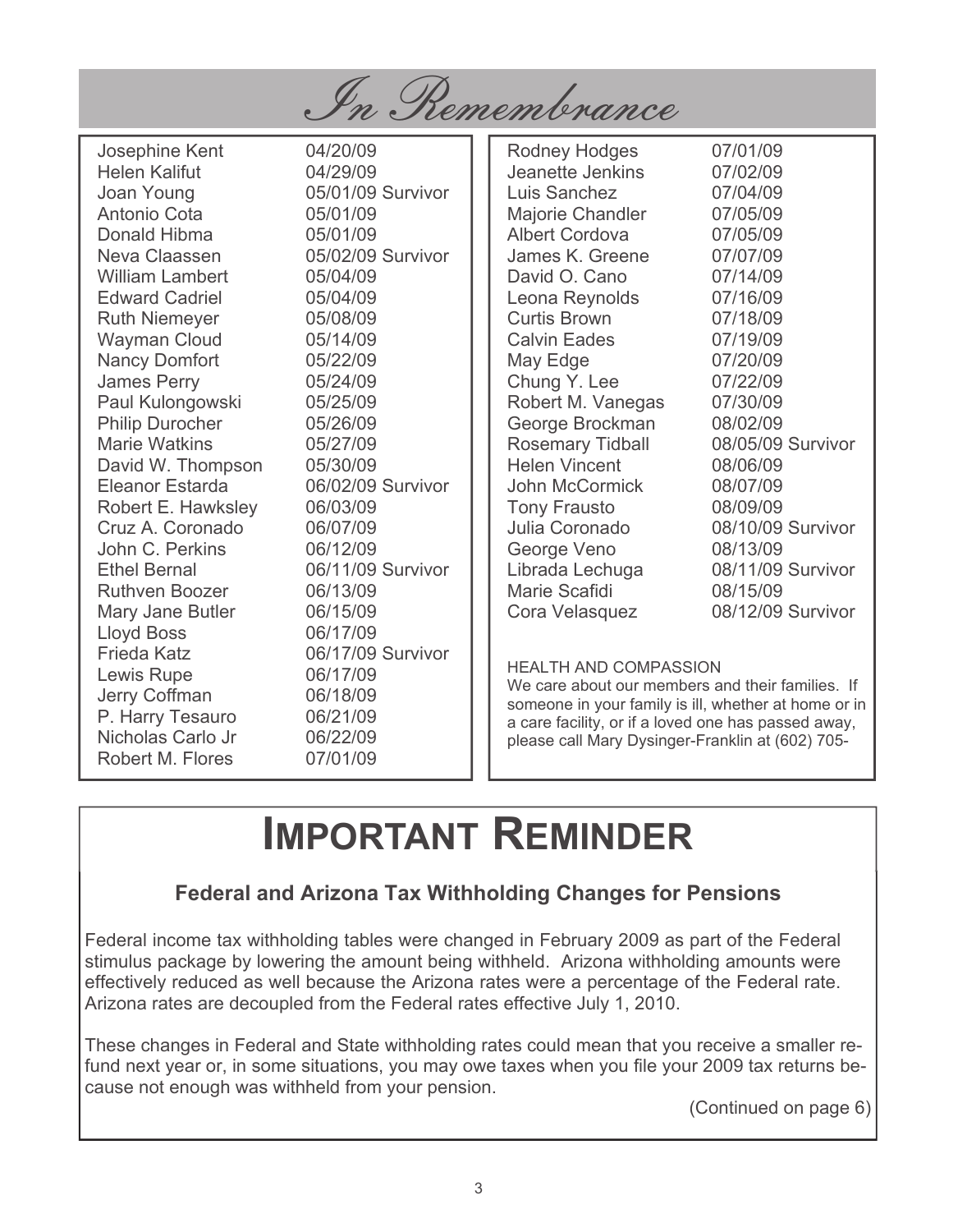## **CAMP COLLEY**

COPRA recently made a \$100 contribution to support Camp Colley, a camp created by the City of Phoenix for under-privileged kids. Nestled in the inspiring Ponderosa Pines on Arizona's Mogollon Rim, Camp Colley is a secluded adventure camp that introduces deserving young people to the fun and education of outdoor recreation. The camp is one of Arizona's most effective interventions for at-risk, inner-city youth and people with life challenges.

### **Nature teaches some amazing lessons.**

By bringing these kids together in an unspoiled, natural environment, Camp Colley offers them the experience of a lifetime.

- $\Box$  They build character and learn about themselves.
- $\Box$  They discover the beauty of nature and understand why it should be protected.
- $\Box$  They develop lasting values and learn to appreciate diversity.
- $\Box$  They leave with memories that will stay with them forever.

### **An Invaluable Experience**

You can't put a price on the wilderness experience Camp Colley provides. For these deserving kids, this is a chance of a lifetime. For the community it's a chance to positively influence a lifetime. Here's a testimonial from one of the kids:

*I had such a good time. Thanks for letting me be here. I liked doing new things like roasting marshmallows, campfires, activities, meeting new friends, and hiking to the creek. I have no words to explain all the fun I had.*

### **James A. Colley**

Camp Colley was named in honor of James A. Colley, who served for 22 years as the director of the City of Phoenix Parks, Recreation and Library Department. Mr. Colley believed that parks and recreation services were essential to the quality of life for all. So the camp not only bears his name, but it also reflects his commitment to the outdoor experience and the enduring benefit it provides. Mr. Colley also served on the COPRA Board.

This information was developed from the Camp Colley website which provides more specific information: http://campcolley.org/index.php

## **LIBRARIES INITIATE CULTURE PASSES**

Through April 1st 2010 using what is called a "Culture Pass", you can get a group of 4 into the following places for FREE:

AZ Museum for Youth AZ Museum of Natural History AZ Science Center The Bead Museum Cave Creek Museum Children's Museum of Phoenix Desert Botanical Garden

Heard Museum Mesa Contemporary Arts Phoenix Art Museum Phoenix Zoo Scottsdale Museum of Contemporary Art Taliesin West

All you need is a library card in Scottsdale, Phoenix, Chandler, Mesa, Tempe, or Glendale. Go to any of these libraries and ask to check out a pass for the particular place you would like to visit. For more information see: http://www.phoenixpubliclibrary.org/borrowing.jsp?lwbid=6988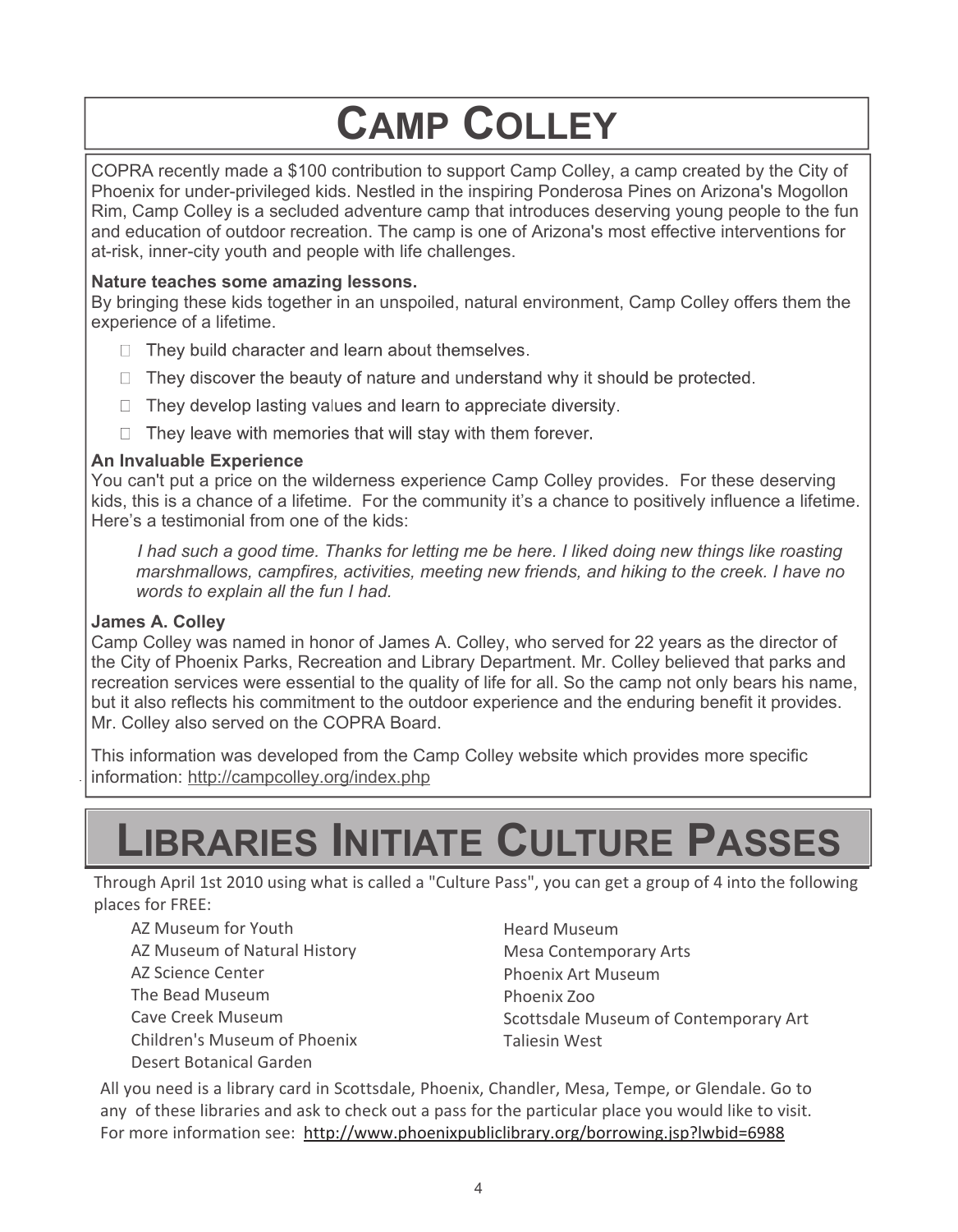## **MAY COPRA MEETING**

The presentation attended by many at the May 21st COPRA meeting was very informative and contained a variety of important facts for retirees. The presentation included guest speakers from the Personnel and Retirement Offices, as well as representatives from CVS/Caremark, CIGNA, and BlueCross/BlueShield.



## **CHANGE OF ADDRESS**

Please notify Marvin Roelse, COPRA Membership Chairman, if you have a change of address. This is important to ensure you continue receiving the COPRA Chronicle. Address change notification should be done by any of the following methods:

1) calling Marvin at (480) 288-1046

- 2) sending an email to marvinr567@msn.com; or
- 3) sending a note to Marvin at 10701 E. Peralta Canyon Drive, Gold Canyon, AZ 85118

It is important that you also notify the City of Phoenix Retirement Office of your address change.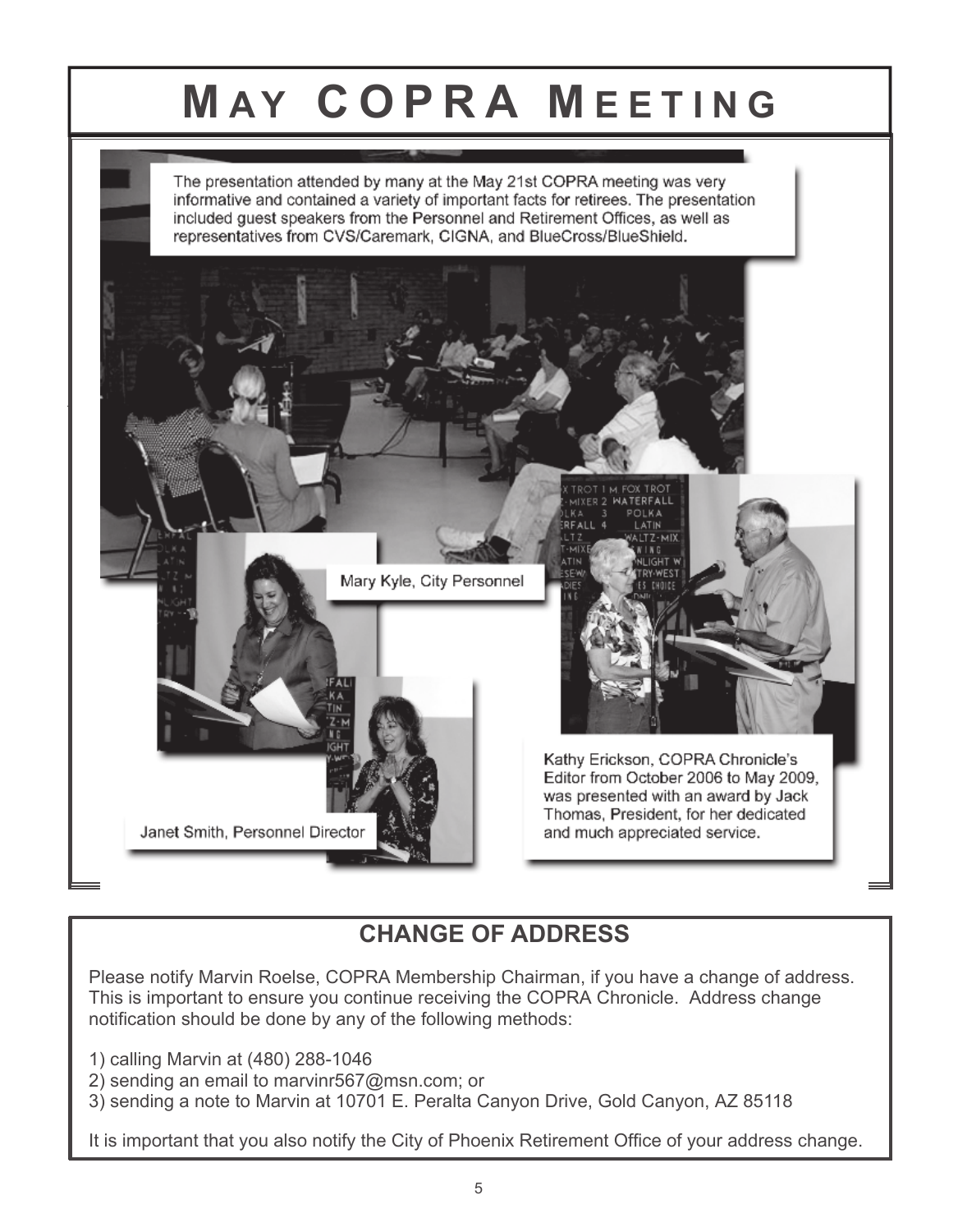## NEW RETIREES

### **Additional February 2009**

#### **Retirees**

Yolanda Rodriguez Gary Ross Leslie Ross Rodney Sanborn Karen Sankey Frances Schulte Dennis Schultz Michael Scolari Judith Smith Ernest Springer Rosemary Stefaniak Brenda Tevis Catherine Walsh Karin Warren Glenn Westmoreland Terrance Whelan Patricia Wood

### **March 2009 Retirees**

Eric Aiken Gerald Beeler Mary Brower Richard Hinds Gisela Ibrahim

Rose James Charlene Jernigan Dorothy Kelly Beverly Marsh Peggy Newby George Nunez Ramon Osuna Jane Pincus Marie Ramirez Daniel Rollins Wayne Rosch Tony Walters Robert Wingenroth

### **April 2009 Retirees**

Joseph Cordova William Cowans Robert Goodhue Jay Green Ardis Hoffmann Brenda Horton Van Hughes Melvin Lucas Richard Reynolds Sherry Starr

Beverly Stewart Rosa West Russell Wilhelm

**May 2009 Retirees** Denise Anderson Peter Burbank Manuel Cabrera Alan Cumpton Michael Delay Troy Ferguson

#### **June 2009 Retirees**

Gary Clinkenbeard, Sr. William Coates Guadalupe Cordova Thomas Ferguson Debra Garcia Vernon Jones Steven Kaltenberg Victor Leon Joe Madrigal Richard Martin Cecilia Quiroz

**August 2009 Retirees** Linda Grave

## **IMPORTANT REMINDER**(Continued from page 3)

Pensioners who believe their current withholding is not appropriate for their personal situation can perform a quick check by using the IRS withholding calculator on IRS.gov or by contacting your tax advisor. Any necessary adjustments can be made by filing revised forms W-4P (Federal) and A-4P (Arizona) with the Retirement Office.

Forms to adjust Federal and state withholdings are available on the Retirement Office web site www.phoenix.gov/phxcopers.html or by calling 602 534-4400.

> "It's not what happens to you, It's what you do about it."

> > W. Mitchell

## *"Membership is Our Strength"*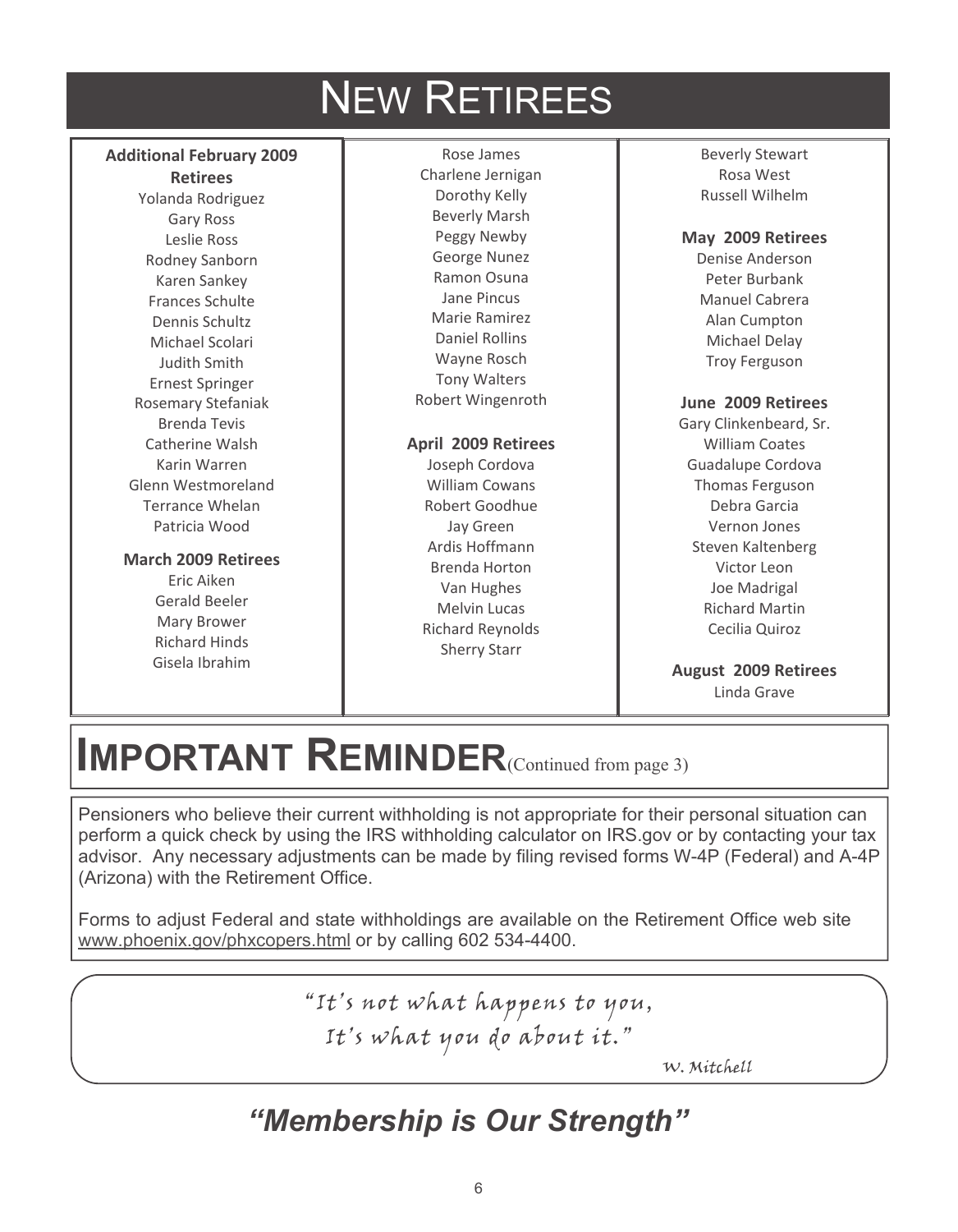#### **FREE BENEFITS FOR SENIORS**

The website www.benefitscheckup.org is an online service which identifies more than 1,550 government and private benefit programs for those age 55 or over. Users fill out a confidential questionnaire and receive a personalized report listing programs and benefits they may be eligible to receive, along with detailed descriptions of programs and contact information.

Source: The National Council on Aging

### **SOCIAL SECURITY COLA BENEFITS**

Your Social Security checks and City PEP adjustments are both affected by the CPI, Consumer Price Index. Have you wondered why the government calls it a cost-ofliving adjustment when it doesn't seem to remotely cover the increase in your cost-ofliving?

That's because the COLA doesn't cover "seniors'" true cost of living. It's based on the increase in costs experienced by younger working people instead.

### **ARE YOU PAYING TOO MUCH FOR YOU PROPERTY TAXES?**

The Maricopa County Assessor's Office is conducting a comprehensive audit of all property tax records. This is the first such review of property tax records since 1994. County officials fear many owners may have paid more property taxes than they owe.

An article in the Arizona Republic on July 29, 2009, stated that the County Assessor's Office has found thousands of erroneous property tax bills across the Valley. If you are aware of an error, in which you may have overpaid your taxes, you may contact the Maricopa County Assessor's Office and request a Notice of Claim. This form allows you to start the refund process.

If you have questions or concerns about your property, please contact them at www.maricopa.gov/assessor/ or call them at 602-506-3406.

### **COPRA BOARD**

| President:                                    |                                                                |  |
|-----------------------------------------------|----------------------------------------------------------------|--|
| Vice President:                               | E-mail jross50@gmail.com                                       |  |
| Treasurer:                                    | E-mail gwgross1@cox.net                                        |  |
| Secretary:                                    | Barbara Kellogg (623) 322-5227                                 |  |
| <b>Board Members:</b>                         | E-mail avidgolfer@aol.com                                      |  |
|                                               |                                                                |  |
|                                               |                                                                |  |
|                                               | Jim Flanagan (480) 497-8317                                    |  |
|                                               | E-mail jamesaflanagan@gmail.com                                |  |
|                                               |                                                                |  |
|                                               | E-mailsstites@cox.net<br>Karen Clifford-Anderson(623) 772-7472 |  |
|                                               | E-mailkcliffander@yahoo.com                                    |  |
|                                               | Kerry Wangberg(480) 893-2794                                   |  |
|                                               | E-mailwangwell@qwest.net                                       |  |
| Benefits Committee Chair & Health Task Force: |                                                                |  |
|                                               |                                                                |  |
| Retirement Board Rep:                         |                                                                |  |
|                                               |                                                                |  |
| Member Support and Social Chair:              |                                                                |  |
|                                               |                                                                |  |
| Membership Chair:                             | Marvin Roelse (480) 288-1046                                   |  |
|                                               | E-mailmarvinr567@msn.com                                       |  |
| <b>Chronicle Editor:</b>                      | Mary Dysinger-Franklin (602) 705-8822                          |  |
|                                               | E-mailfranklinjm@gmail.com                                     |  |
| Past President:                               | John Burke (ex officio)(928) 427-9461                          |  |
|                                               |                                                                |  |
|                                               |                                                                |  |
|                                               |                                                                |  |
|                                               |                                                                |  |

### **Chronicle Article Deadline**

Please be advised that the deadline for submitting articles for the Chronicle is the **25th day of the month** before you want the article to appear. Any member may submit material for publication, but the Editor determines what will appear in the final copy based on suitability and available space.

COPMEA.....................................................................................(602) 262-6857 COPERS website..................................................www.phoenix.gov/phxcopers

This is your Chronicle. Help us by submitting articles of general interest. Tell us about yourself, your family, a trip you've taken or an interesting hobby you have. Suggestions are always welcomed.

E-mail to: franklinjm@gmail.com Or mail to: Mary Dysinger-Franklin 6208 E. Desert Cove Ave Scottsdale, AZ 85254

#### **Disclaimer**

Acceptance of advertisements or articles in the COPRA Chronicle does not constitute an endorsement by COPRA of goods or services.